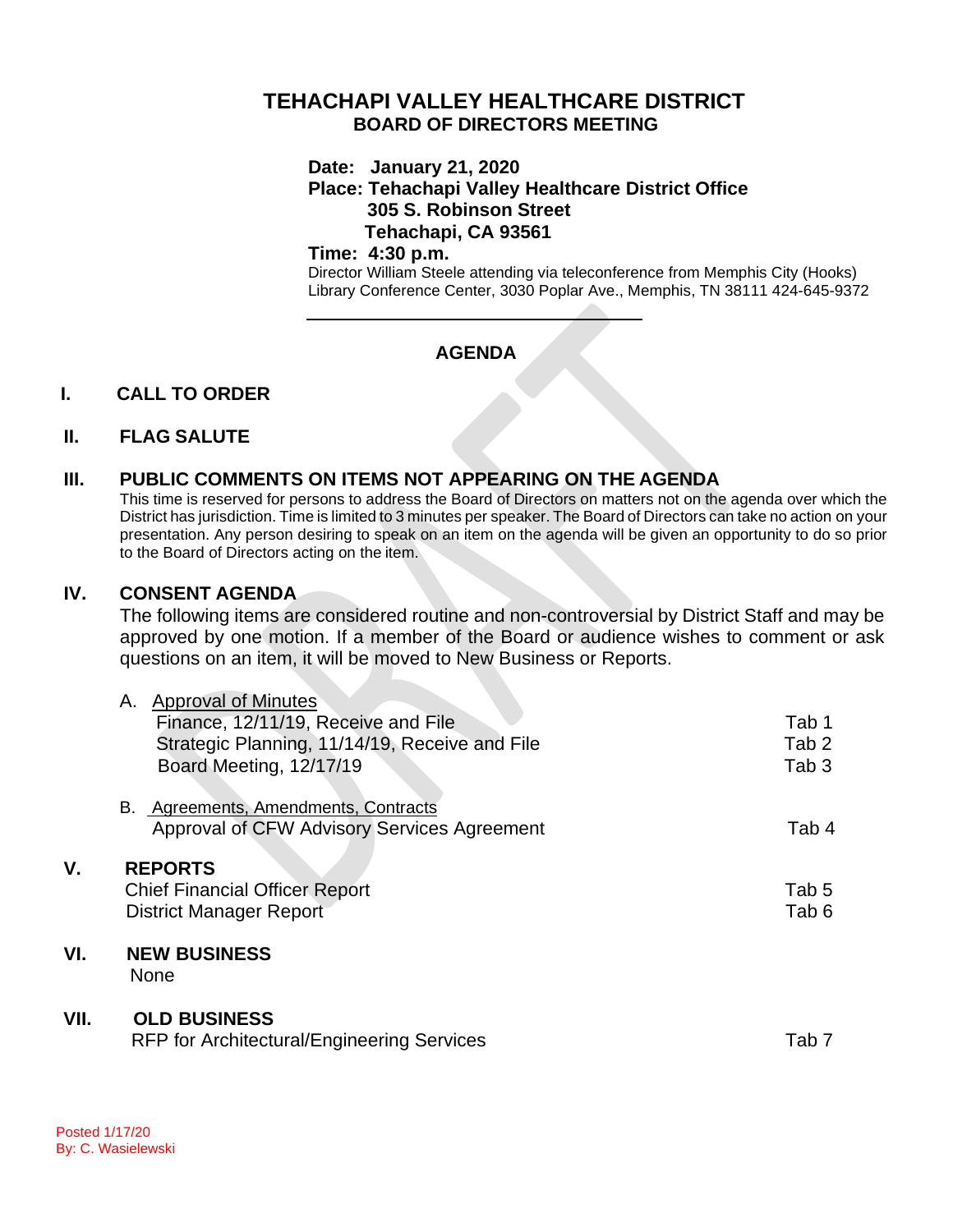## **VIII. BOARD COMMENTS ON ITEMS NOT APPEARING ON THE AGENDA**

## **IX. ADJOURNMENT**

### **NOTICE TO THE PUBLIC**

#### **PUBLIC COMMENT PERIOD FOR REGULAR MEETINGS**

Members of the public may comment on any item on the agenda before the Board takes action on it. The public may also comment on items of interest to the public that is within the subject matter jurisdiction of the Board; provided, however, the Board may not take action on any item not appearing on the agenda unless the action is otherwise authorized by law. Any person addressing the Board will be limited to a maximum of three (3) minutes so that all interested parties have an opportunity to speak.

### **COPIES OF PUBLIC RECORDS**

All writings, materials, and information provided to the Board for their consideration relating to any open session agenda item of the meeting are available for public inspection and copying during regular business hours at the Administration Office of the District at 305 S. Robinson St., Tehachapi, California.

#### **COMPLIANCE WITH ADA**

This agenda shall be made available upon request in alternative formats to persons with a disability, as required by the Americans with Disabilities Act of 1990 (42 U.S.C. § 12132) and the Ralph M. Brown Act (Cal. Gov't Cod. § 54954.2). Persons requesting a disability related modification or accommodation in order to participate in the meeting, should contact the Executive Office during regular business hours by phone at 661-750-4848, or in person at the District's Administrative Office at 305 S. Robinson St., Tehachapi, California.